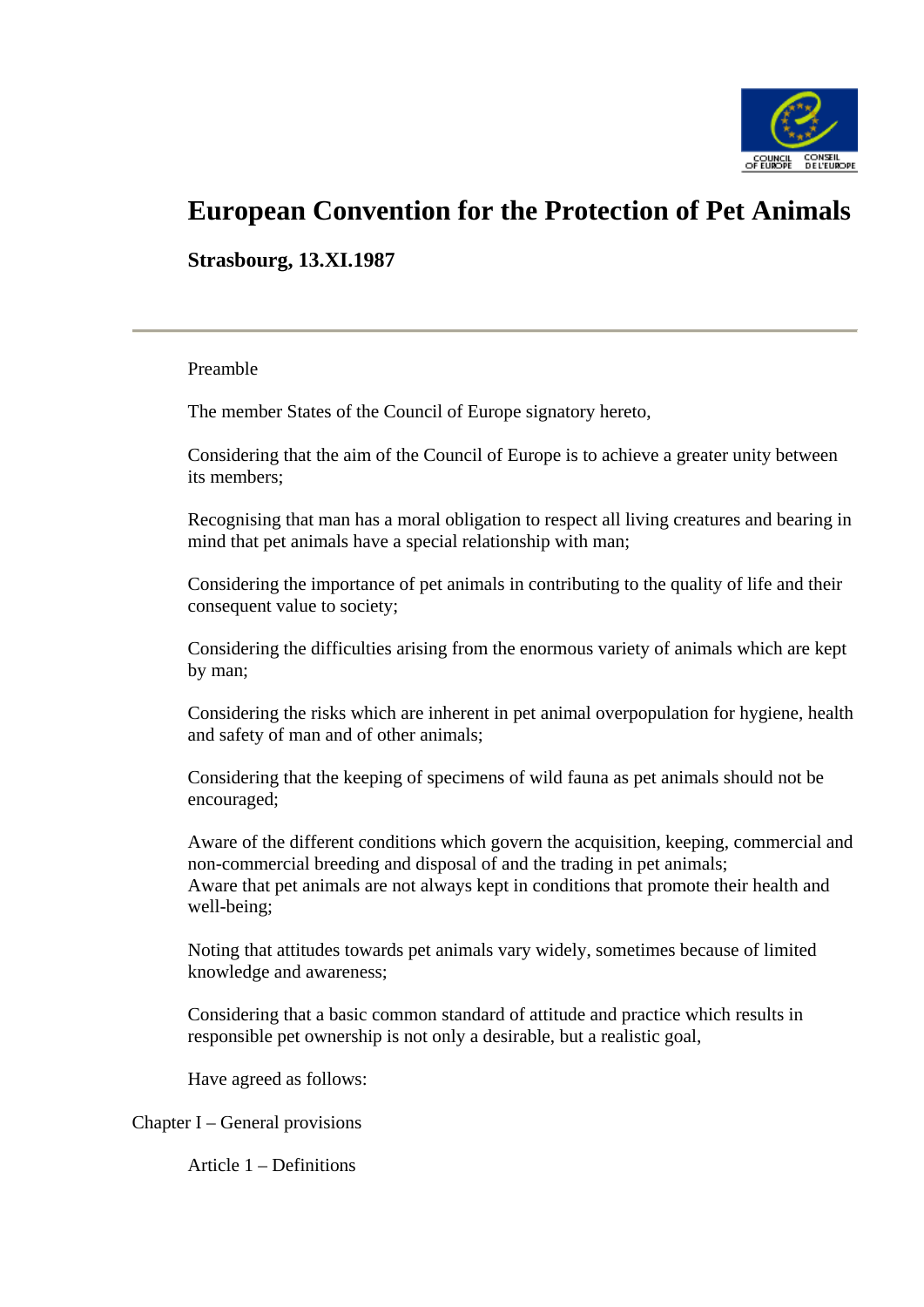- 1. By pet animal is meant any animal kept or intended to be kept by man in particular in his household for private enjoyment and companionship.
- 2. By trading in pet animals is meant all regular business transactions in substantial quantities carried out for profit which involve the change of ownership of pet animals.
- 3. By commercial breeding and boarding is meant breeding or boarding mainly for profit and in substantial quantities.
- 4. By animal sanctuary is meant a non-profit making establishment where pet animals may be kept in substantial numbers. If national legislative and/or administrative measures permit, such an establishment may accept stray animals.
- 5. By a stray animal is meant a pet animal which either has no home or is outside the bounds of its owner's or keeper's household and is not under the control or direct supervision of any owner or keeper.
- 6. By competent authority is meant the authority designated by the member State.

Article 2 – Scope and implementation

- 1. Each Party undertakes to take the necessary steps to give effect to the provisions of this Convention in respect of:
	- a. pet animals kept by a person or legal entity in any household or in any establishment for trading, for commercial breeding and boarding, and in animal sanctuaries;
	- b. where appropriate, stray animals.
- 2. Nothing in this Convention shall affect the implementation of other instruments for the protection of animals or for the conservation of threatened wild species.
- 3. Nothing in this Convention shall affect the liberty of the Parties to adopt stricter measures for the protection of pet animals or to apply the provisions contained herein to categories of animals which have not been mentioned expressly in this instrument.

Chapter  $II$  – Principles for the keeping of pet animals

Article 3 – Basic principles for animal welfare

- 1. Nobody shall cause a pet animal unnecessary pain, suffering or distress.
- 2. Nobody shall abandon a pet animal.

## Article 4 – Keeping

- 1. Any person who keeps a pet animal or who has agreed to look after it, shall be responsible for its health and welfare.
- 2. Any person who is keeping a pet animal or who is looking after it shall provide accommodation, care and attention which take account of the ethological needs of the animal in accordance with its species and breed, in particular:
	- a. give it suitable and sufficient food and water;
	- b. provide it with adequate opportunities for exercise;
	- c. take all reasonable measures to prevent its escape;
- 3. An animal shall not be kept as a pet animal if:
	- a. the conditions of paragraph 2 above are not met or if,
	- b. in spite of these conditions being met, the animal cannot adapt itself to captivity.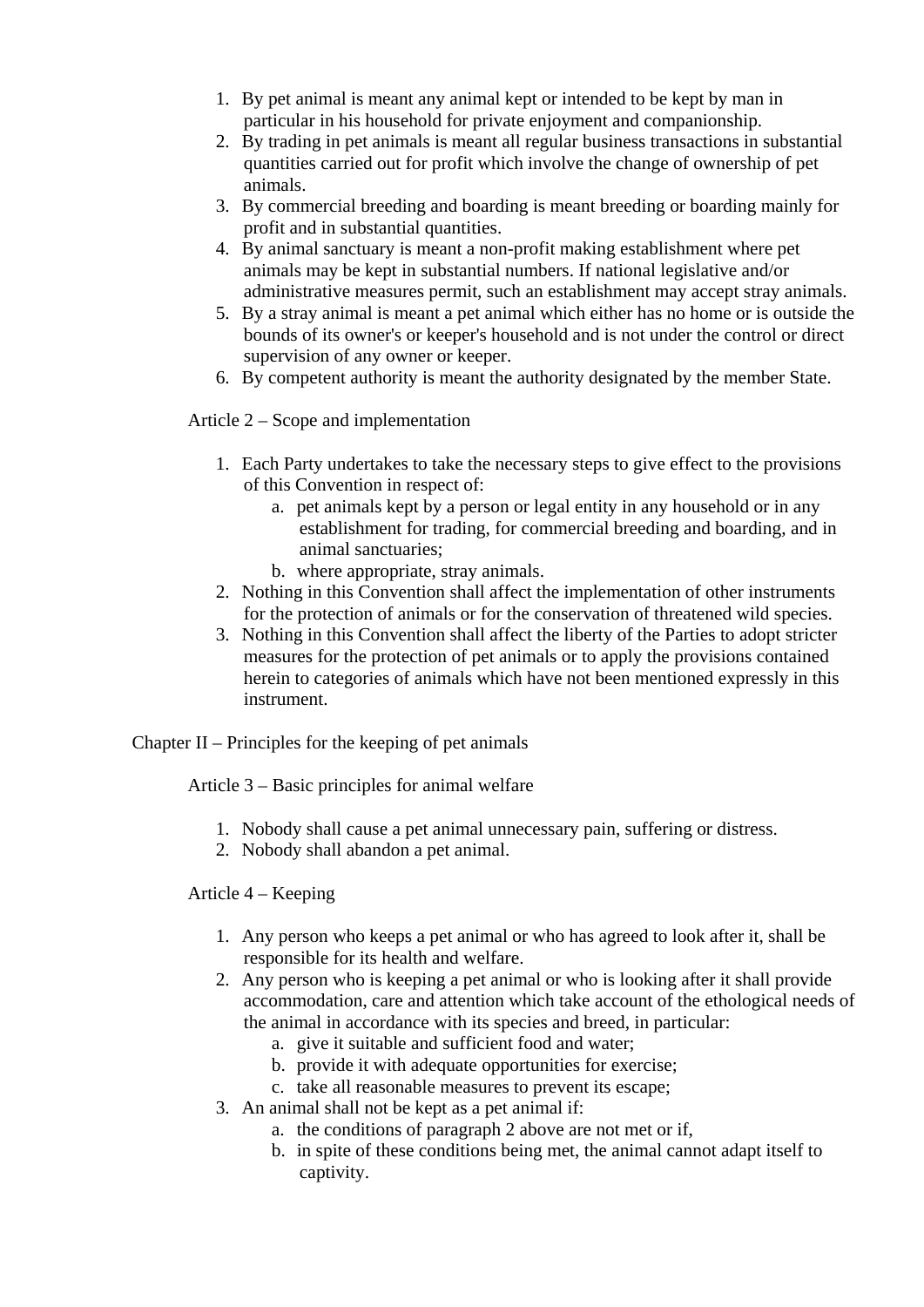### Article 5 – Breeding

Any person who selects a pet animal for breeding shall be responsible for having regard to the anatomical, physiological and behavioural characteristics which are likely to put at risk the health and welfare of either the offspring or the female parent.

Article 6 – Age limit on acquisition

No pet animal shall be sold to persons under the age of sixteen without the express consent of their parents or other persons exercising parental responsibilities.

Article 7 – Training

No pet animal shall be trained in a way that is detrimental to its health and welfare, especially by forcing it to exceed its natural capacities or strength or by employing artificial aids which cause injury or unnecessary pain, suffering or distress.

Article 8 – Trading, commercial breeding and boarding, animal sanctuaries

1. Any person who, at the time of the entry into force of the Convention, is trading in or is commercially breeding or boarding pet animals or is operating an animal sanctuary shall, within an appropriate period to be determined by each Party, declare this to the competent authority.

Any person who intends to engage in any of these activities shall declare this intention to the competent authority.

- 2. This declaration shall stipulate:
	- a. the species of pet animals which are involved or to be involved;
	- b. the person responsible and his knowledge;
	- c. a description of the premises and equipment used or to be used.
- 3. The above-mentioned activities may be carried out only:
	- a. if the person responsible has the knowledge and abilities required for the activity either as a result of professional training or of sufficient experience with pet animals and
	- b. if the premises and the equipment used for the activity comply with the requirements set out in Article 4.
- 4. The competent authority shall determine on the basis of the declaration made under the provisions of paragraph 1 whether or not the conditions set out in paragraph 3 are being complied with. If these conditions are not adequately met, it shall recommend measures and, if necessary for the welfare of the animals, it shall prohibit the commencement or continuation of the activity.
- 5. The competent authority shall, in accordance with national legislation, supervise whether or not the above-mentioned conditions are complied with.

Article 9 – Advertising, entertainment, exhibitions, competitions and similar events

- 1. Pet animals shall not be used in advertising, entertainment, exhibitions, competitions and similar events unless:
	- a. the organiser has created appropriate conditions for the pet animals to be treated in accordance with the requirements of Article 4, paragraph 2, and
	- b. the pet animals' health and welfare are not put at risk.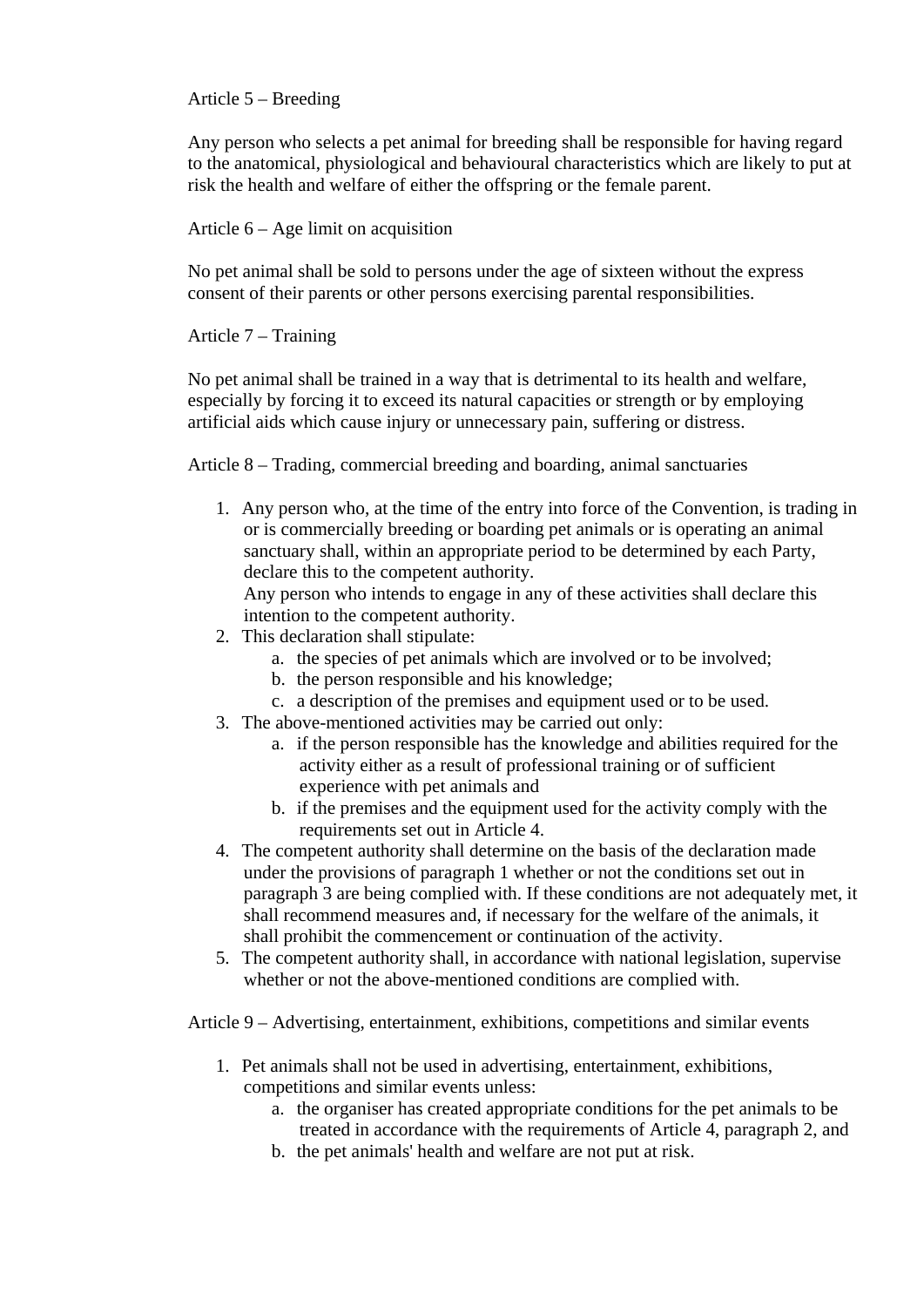- 2. No substances shall be given to, treatments applied to, or devices used on a pet animal for the purpose of increasing or decreasing its natural level of performance:
	- a. during competition or
	- b. at any other time when this would put at risk the health and welfare of the animal.

Article 10 – Surgical operations

- 1. Surgical operations for the purpose of modifying the appearance of a pet animal or for other non-curative purposes shall be prohibited and, in particular:
	- a. the docking of tails;
	- b. the cropping of ears;
	- c. devocalisation;
	- d. declawing and defanging;
- 2. Exceptions to these prohibitions shall be permitted only:
	- a. if a veterinarian considers non-curative procedures necessary either for veterinary medical reasons or for the benefit of any particular animal;
	- b. to prevent reproduction.
- 3. a Operations in which the animal will or is likely to experience severe pain shall be carried out under anaesthesia only by a veterinarian or under his supervision.

Operations for which no anaesthesia is required may be carried out by a person competent under national legislation.

Article 11 – Killing

- 1. Only a veterinarian or another competent person shall kill a pet animal except in an emergency to terminate an animal's suffering when veterinary or other competent assistance cannot be quickly obtained or in any other emergency covered by national legislation. All killing shall be done with the minimum of physical and mental suffering appropriate to the circumstances. The method chosen, except in an emergency, shall either:
	- a. cause immediate loss of consciousness and death, or
	- b. begin with the induction of deep general anaesthesia to be followed by a step which will ultimately and certainly cause death.

The person responsible for the killing shall make sure that the animal is dead before the carcass is disposed of.

- 2. The following methods of killing shall be prohibited:
	- a. drowning and other methods of suffocation if they do not produce the effects required in sub-paragraph 1.b;
	- b. the use of any poisonous substance or drug, the dose and application of which cannot be controlled so as to give the effect mentioned in paragraph 1;
	- c. electrocution unless preceded by immediate induction of loss of consciousness.

Chapter III – Supplementary measures for stray animals

Article 12 – Reduction of numbers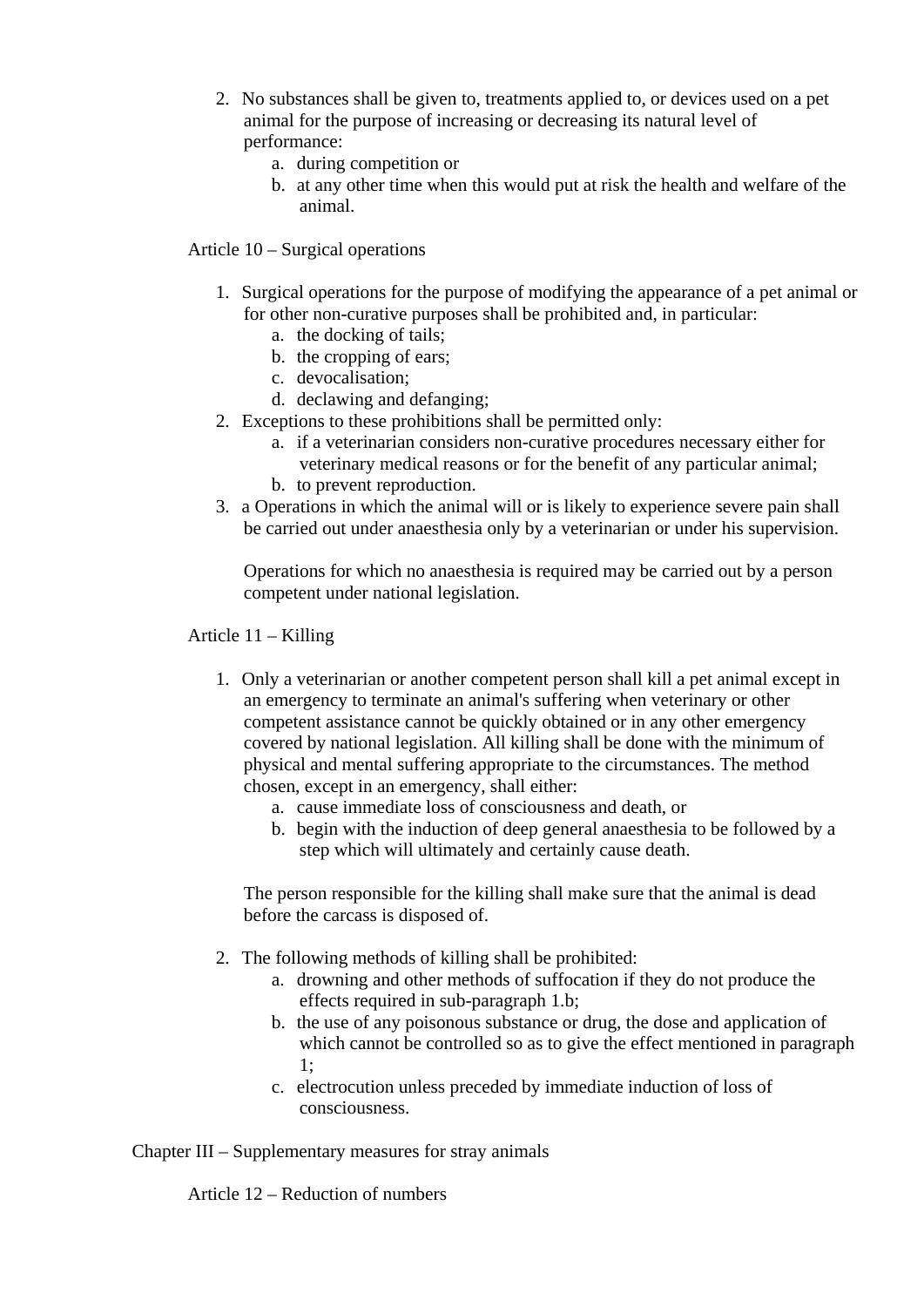When a Party considers that the numbers of stray animals present it with a problem, it shall take the appropriate legislative and/or administrative measures necessary to reduce their numbers in a way which does not cause avoidable pain, suffering or distress.

- a. Such measures shall include the requirements that:
	- i. if such animals are to be captured, this is done with the minimum of physical and mental suffering appropriate to the animal;
	- ii. whether captured animals are kept or killed, this is done in accordance with the principles laid down in this Convention;
	- iii. Parties undertake to consider:
	- iv. providing for dogs and cats to be permanently identified by some appropriate means which causes little or no enduring pain, suffering or distress, such as tattooing as well as recording the numbers in a register together with the names and addresses of their owners;
	- v. reducing the unplanned breeding of dogs and cats by promoting the neutering of these animals;
	- vi. encouraging the finder of a stray dog or cat to report it to the competent authority.

Article 13 – Exceptions for capture, keeping and killing

Exceptions to the principles laid down in this Convention for the capture, the keeping and the killing of stray animals may be made only if unavoidable in the framework of national disease control programmes.

Chapter IV – Information and education

Article 14 – Information and education programmes

The Parties undertake to encourage the development of information and education programmes so as to promote awareness and knowledge amongst organisations and individuals concerned with the keeping, breeding, training, trading and boarding of pet animals of the provisions and the principles in this Convention. In these programmes, attention shall be drawn in particular to the following subjects:

- a. the need for training of pet animals for any commercial or competitive purpose to be carried out by persons with adequate knowledge and ability;
- b. the need to discourage:
	- i. gifts of pet animals to persons under the age of sixteen without the express consent of their parents or other persons exercising parental responsibilities;
	- ii. gifts of pet animals as prizes, awards or bonuses;
	- iii. unplanned breeding of pet animals;
	- iv. the possible negative consequences for the health and well-being of wild animals if they were to be acquired or introduced as pet animals;
	- v. the risks of irresponsible acquisition of pet animals leading to an increase in the number of unwanted and abandoned animals.

Chapter V – Multilateral consultations

Article 15 – Multilateral consultations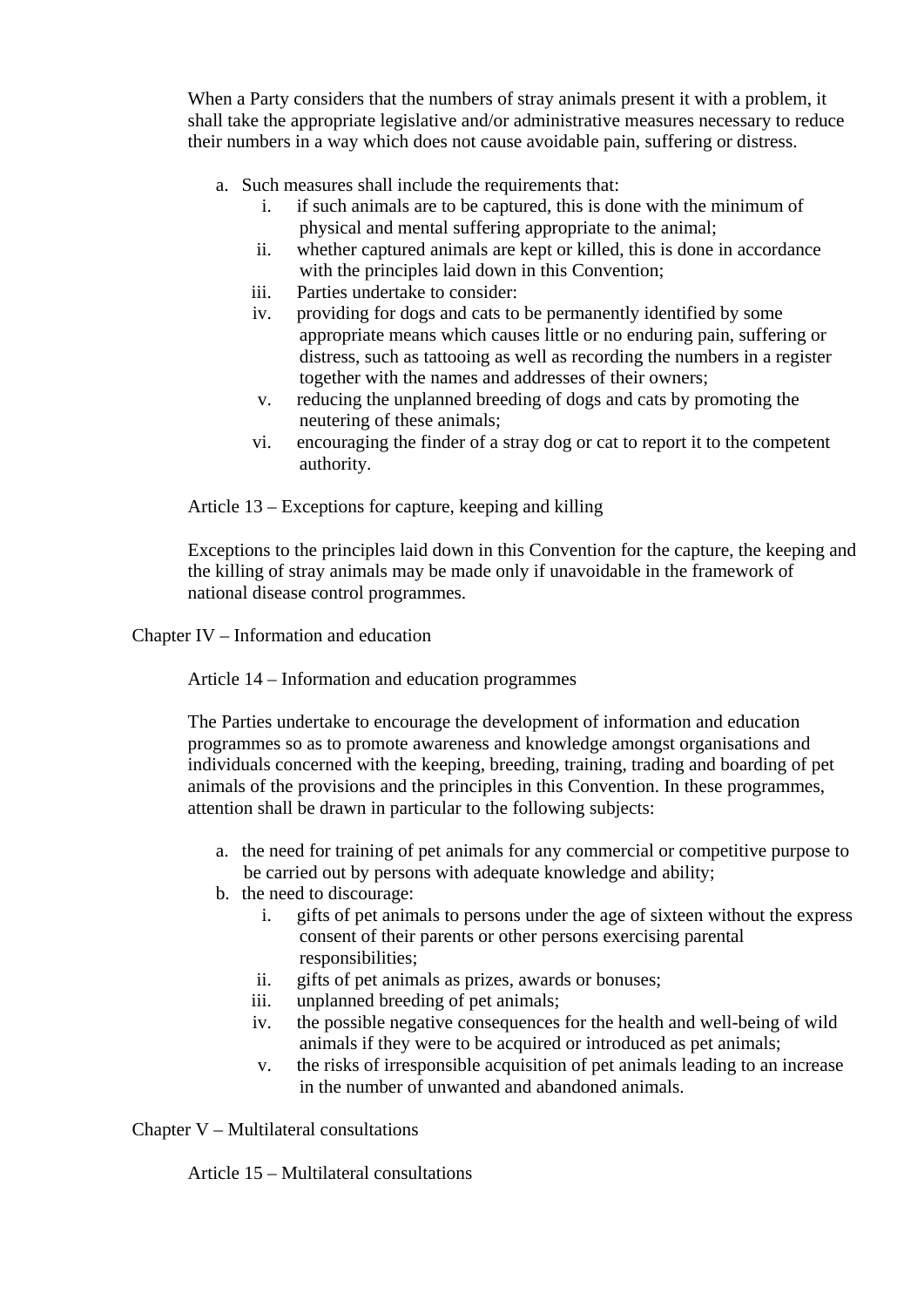- 1. The Parties shall, within five years from the entry into force of the Convention and every five years thereafter, and, in any case, whenever a majority of the representatives of the Parties so request, hold multilateral consultations within the Council of Europe to examine the application of the Convention and the advisability of revising it or extending any of its provisions. These consultations shall take place at meetings convened by the Secretary General of the Council of Europe.
- 2. Each Party shall have the right to appoint a representative to participate in these consultations. Any member State of the Council of Europe which is not a Party to the Convention shall have the right to be represented by an observer in these consultations.
- 3. After each consultation, the Parties shall submit to the Committee of Ministers of the Council of Europe a report on the consultation and on the functioning of the Convention including, if they consider it necessary, proposals for the amendment of Articles 15 to 23 of the Convention.
- 4. Subject to the provisions of this Convention, the Parties shall draw up the rules of procedure for the consultations.

## Chapter VI – Amendments

## Article 16 – Amendments

- 1. Any amendment to Articles 1 to 14 proposed by a Party or the Committee of Ministers shall be communicated to the Secretary General of the Council of Europe and forwarded by him to the member States of the Council of Europe, to any Party, and to any State invited to accede to the Convention in accordance with the provisions of Article 19.
- 2. Any amendment proposed in accordance with the provisions of the preceding paragraph shall be examined at a multilateral consultation not less than two months after the date of forwarding by the Secretary General where it may be adopted by a two-thirds majority of the Parties. The text adopted shall be forwarded to the Parties.
- 3. Twelve months after its adoption at a multilateral consultation any amendment shall enter into force unless one of the Parties has notified objections.

Chapter VII – Final provisions

Article 17 – Signature, ratification, acceptance, approval

This Convention shall be open for signature by the member States of the Council of Europe. It is subject to ratification, acceptance or approval. Instruments of ratification, acceptance or approval shall be deposited with the Secretary General of the Council of Europe.

Article 18 – Entry into force

- 1. This Convention shall enter into force on the first day of the month following the expiration of a period of six months after the date on which four member States of the Council of Europe have expressed their consent to be bound by the Convention in accordance with the provisions of Article 17.
- 2. In respect of any member State which subsequently expresses its consent to be bound by it, the Convention shall enter into force on the first day of the month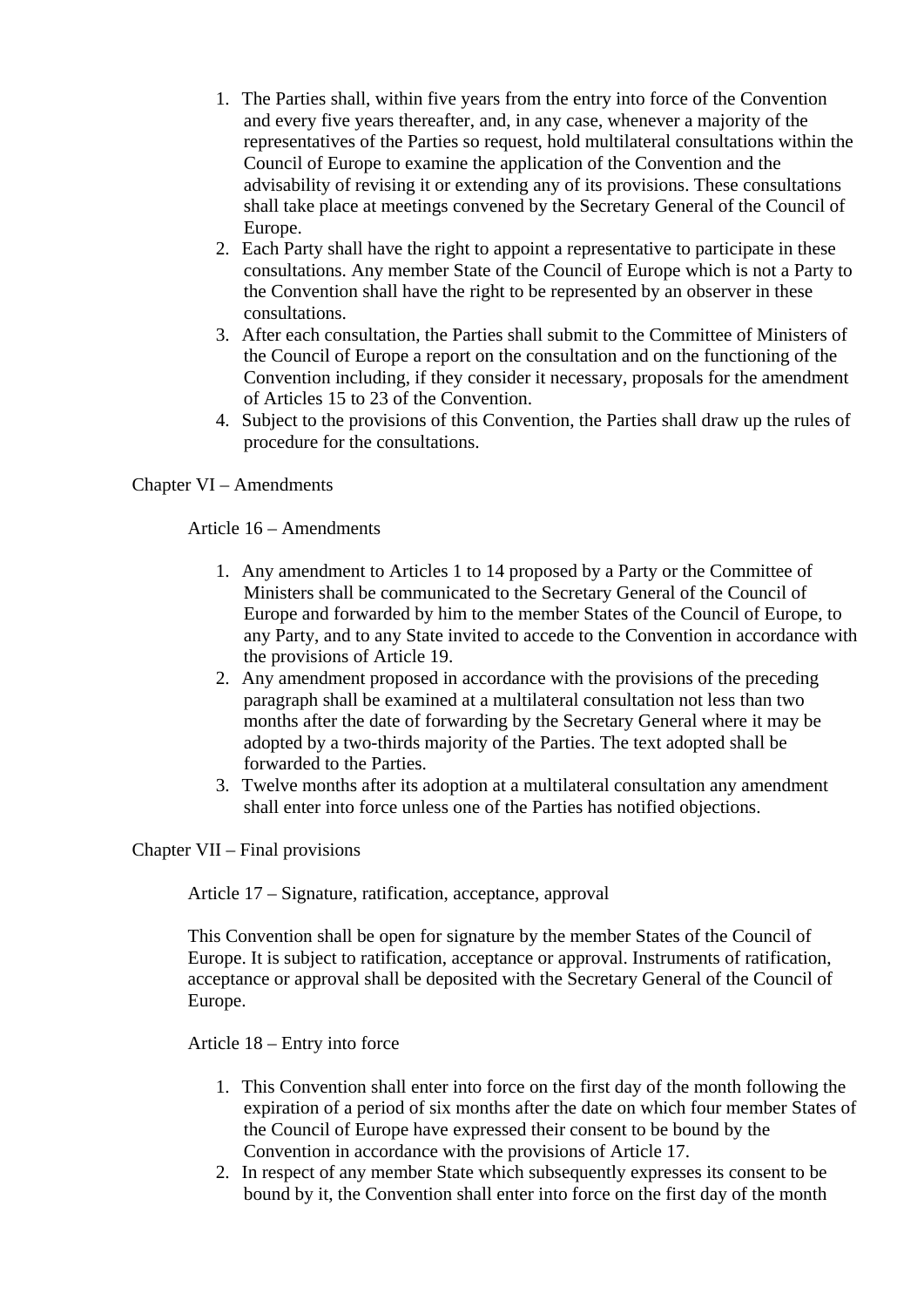following the expiration of a period of six months after the date of the deposit of the instrument of ratification, acceptance or approval.

Article 19 – Accession of non-member States

- 1. After the entry into force of this Convention, the Committee of Ministers of the Council of Europe may invite any State not a member of the Council to accede to this Convention, by a decision taken by the majority provided for in Article 20.d of the Statute of the Council of Europe and by the unanimous vote of the representatives of the Contracting States entitled to sit on the Committee of Ministers.
- 2. In respect of any acceding State, the Convention shall enter into force on the first day of the month following the expiration of a period of six months after the date of deposit of the instrument of accession with the Secretary General of the Council of Europe.

Article 20 – Territorial clause

- 1. Any State may, at the time of signature or when depositing its instrument of ratification, acceptance, approval or accession, specify the territory or territories to which this Convention shall apply.
- 2. Any Party may, at any later date, by a declaration addressed to the Secretary General of the Council of Europe, extend the application of this Convention to any other territory specified in the declaration. In respect of such territory the Convention shall enter into force on the first day of the month following the expiration of a period of six months after the date of receipt of such declaration by the Secretary General.
- 3. Any declaration made under the two preceding paragraphs may, in respect of any territory specified in such declaration, be withdrawn by a notification addressed to the Secretary General. The withdrawal shall become effective on the first day of the month following the expiration of a period of six months after the date of receipt of such notification by the Secretary General.

Article 21 – Reservations

- 1. Any State may, at the time of signature or when depositing its instrument of ratification, acceptance, approval or accession, declare that it avails itself of one or more reservations in respect of Article 6 and Article 10, paragraph 1, subparagraph a. No other reservation may be made.
- 2. Any Party which has made a reservation under the preceding paragraph may wholly or partly withdraw it by means of a notification addressed to the Secretary General of the Council of Europe. The withdrawal shall take effect on the date of receipt of such notification by the Secretary General.
- 3. A Party which has made a reservation in respect of a provision of this Convention may not invoke the application of that provision by any other Party; it may, however, if its reservation is partial or conditional, invoke the application of that provision in so far as it has itself accepted it.

Article 22 – Denunciation

1. Any Party may at any time denounce this Convention by means of a notification addressed to the Secretary General of the Council of Europe.